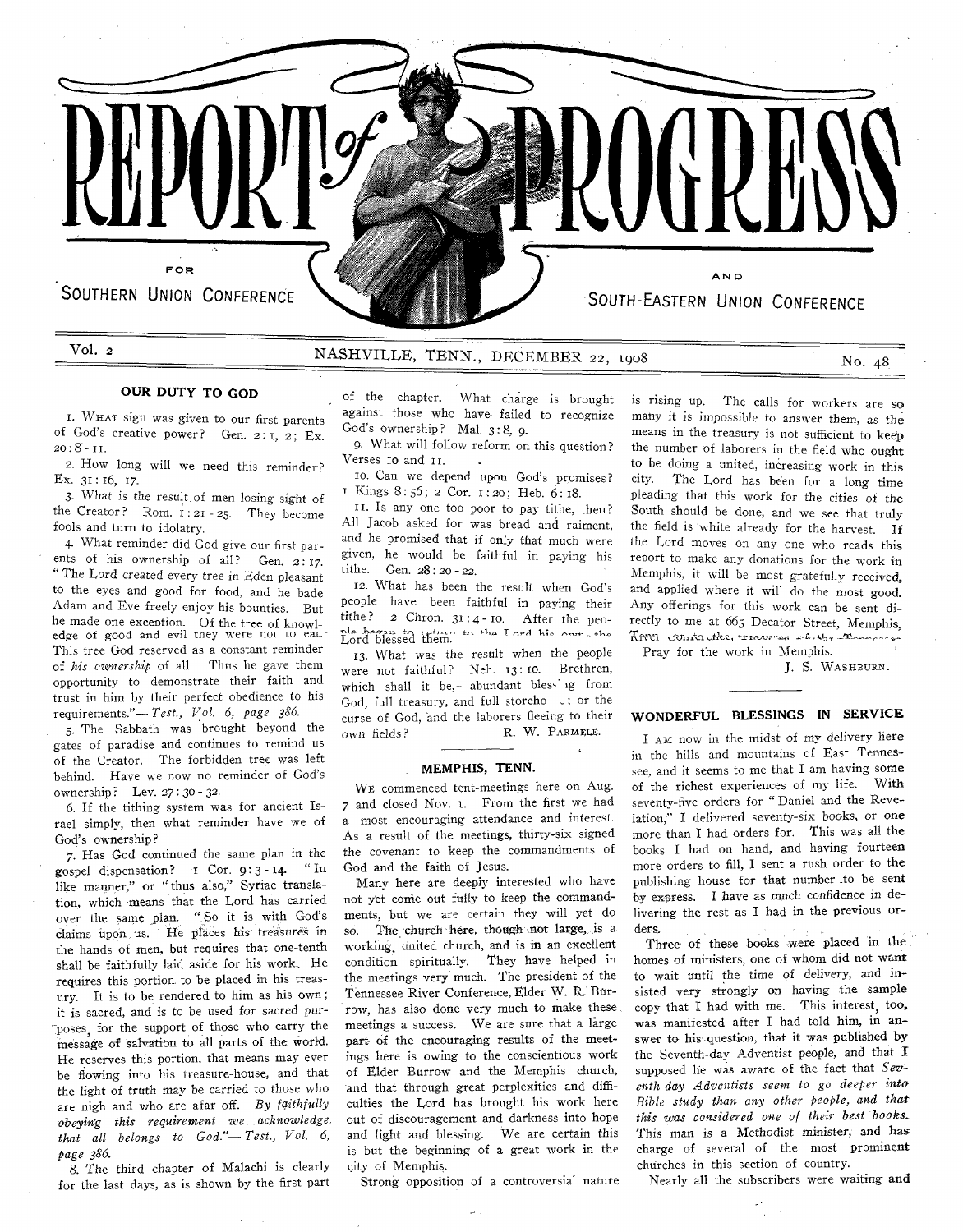ready for me when I went to make the delivery, and many of them thanked me very heartily for bringing them their good book. Only one man seemed to act a little badly ahout it. He wanted to Jew me down fifty cents when I went to make his delivery. Just at that time his neighbor came up, overheard the **joyed** it, and one night I became so interconversation, and told him that he had the price of it. and would be glad to get it if he (the subscriber) did not want it. I suppose

it is useless to say that the book went easy then. Another subscriber who was at a neighbor's house, saw me pass, ran out and called

after me, asking if I had his book, and saving that he was not at home, and did not want to miss it. Still another subscriber gave such **a** glowing description of the book to his neighbor that he expressed a desire to have one too. I then stepped to the telephone, and told him I had a book for him if he desired one. His neighbor said he would advance the money, and he could get the book from there. The trade was made, and in about five minutes I had the money, and went on my way rejoicing.

Of course I cannot just tell why this experience came to me, only that the "time" is at hand. The " time" is fulfilled. The " time" has come when the Lord wants to close up the work, and he desires to do wonderful things for those who will co-operate with divine power.

I have already delivered about \$50 worth of the orders taken on Thanksgiving day, and have about \$12 worth more to deliver. I am the profits on these sales, together with my salary for the week, to foreign missions. While we have a very needy field here at our doors. yet it is good to be able to do something for a field that is even more needy than ours.

O, that more of our brethren and sisters could realize the blessings of having a part in this work, and answer the call of the hour. How quickly the work would all be finished. and we be gathered into our Father's kingdom. V. O. Cole.

### THE SPECIAL REVIEW IN JACKSON, **M ISS.**

ON Sabbath afternoon, Dec. 5, we held our monthly missionary meeting. Our company here is not large, yet by the Lord's help we wish to do our part in every advance move in this message.

I will not speak of the reports of work done or of the program rendered, although both were good, but wish to tell you something of •our w o rk w ith the special *R eview ,* w hich was -reported at this meeting.

Our first order for these papers was  $125$ : but as the time drew near, our faith and interest increased so that we ordered another hundred.

We have seven children in our Sabbathschool, and we encouraged them to have a part in the Thanksgiving ingathering. We were pleased to learn that they had taken in nearly \$3.00, and at this writing the sum is \$3.10. Herbert Harwell, the only boy in our Sabbath-school, went out with the papers, and in less than thirty minutes had taken in \$1.00. It did us all good to hear these children tell their experiences.

I visited many officials in the capitol building, also lawyers and others in their offices,<br>and a good many business men. I surely enested and intent upon my work that it was almost midnight when I came home. Others told of their interesting experiences.

At the close of the meeting the money was passed in by the different ones, and the amount was found to be nearly  $$25.00$ . We have sent in  $$25.25$ , and more will follow. We are now looking about for more papers, and wish to see the work continue.

After the money was handed in, we all knelt in prayer, and Brother Haddon asked God's blessing upon both the means and the donors H. G. MILLER.

#### **FLORIDA ITEMS**

THE new sanitarium barn is just completed, and is a great convenience.

Brother and Sister W. H. Hall have returned home from the sanitarium greatly improved in health as a result of their stay at the institution.

Mrs. W. H. Kynett is at the sanitarium for a few weeks of rest and treatment.

The following names have recently been entered on the register of the sanitarium: Dr. and Mrs. W. W. Worster, LaFayette, Ind.; Harry, F<sub>ne</sub> and Roy, H. Byers, Knightstown, Mich. The last two named will engage in the canvassing work in Florida this winter.

Elder and Mrs. E. W. Webster have recently moved to another part of the city, and their address is now 109 W. Palm Ave., Tampa, Fla. Sister Webster is improving nicely after her long and serious illness.

The Sabbath-school at Miami was the first to send in its quota for the Florida Tract Society debt, and our youngest sister, the Morriston church, was next to follow. Many thanks to those who have so recently become one of us. May we that are older do as well, and remember that on New Year's day we want to rejoice that this account of so long standing may be wiped entirely away. It requires only fifteen cents from each member in our conference to do this. Let every one respond with a cheerful heart.

The Punta Gorda church No. 2 was the first to send in its Thanksgiving report. This small church of only seven sisters sends in an offering of \$14.41, and with this offering come some cheering testimonies from each one. One says, . "We do hope that our offering will be looked upon as the widow's mites. She gave of her living, and that is what we have done, and, praise the Lord, we did not give it grudgingly or of necessity, but with a cheerful heart, only too glad to have a part in the closing work." Another says that she was blessed, and had success every time she went out to work with the *Reviews*. In addition to this she gave her earnings for the week. The primary class of little folks in their Sabbath-

school write: "We do hope the sixty-five pennies we send as our part in the Thanksgiving offering will help to send the gospel to the dear little boys and girls in foreign lands."

#### **KENTUCKY AHEAD**

WITHIN two weeks Kentucky has sold on 2000 worth of tobacco. This is the  $$20,000,000$  worth of tobacco. largest sum coming to any state in the Union at this time. Every business man will have his eyes open to catch all he can of this. It seems too bad that "the children of this world are in their generation wiser than the children of light." 'Why cannot we avail ourselves of the opportunity, and secure some of this money for the cause of present truth?

This large sum is to be paid, not in papers, but in real money, mostly in gold; and it will be handed over as fast as the tobacco is delivered, which likely will be within two or three months. This money will be distributed from one end of the state to the other, not to large corporations, but to the farmers themselves. This means an average of almost \$10 to every man, woman, and child in Kentucky. This surely ought to cause business to pick up.

Now is the time to canvass in this state. Don't you think so? Who wants to take up this work Please write me at 116 E. Jacob Street, Louisville, Ky. C. F. DART.

**p.** s. - Plan to attend one of our institutes.

#### **A WORKER'S EXPERIENCE IN L O U ISIA N A**

WE are glad to see, all over the Southland. a marked improvement in the handling of our large books above the conditions two vears ago. This is especially commendable in the case of those grand books, "Daniel and the Revelation" and "Great Controversy," of which the Lord has said that they should be<br>sold. The experience of one of our workers The experience of one of our workers with "Great Controversy" is well worth relating, as it reveals to us God's willingness to assist those who are willing to work in harmony with his plans in carrying this precious message to the world.

This brother had for some time been selling other books, such as "Daniel and the Revelation," "Bible Readings," "Coming King," etc., but had never sold "Great Controversy." Following is a part of his experience:-

"I had felt for some months past that I should take up the sale of 'Great Controversy,' and finally promised the Lord that if he gave me enough orders for 'Bible Readings' to deliver a large number I had on hand, I would try 'Great Controversy.' The orders for 'Bible Readings' were taken, and all my books delivered. Again I had a battle with myself over trying to sell a book when I had never learned a canvass or received any instructions upon selling it; but my vow was out, and with much prayer and trembling I tried to see something in my prospectus that would interest others. Of course I loved the precious book myself, but I could see no way to interest others in it.

" Feeling that if anything was done the Lord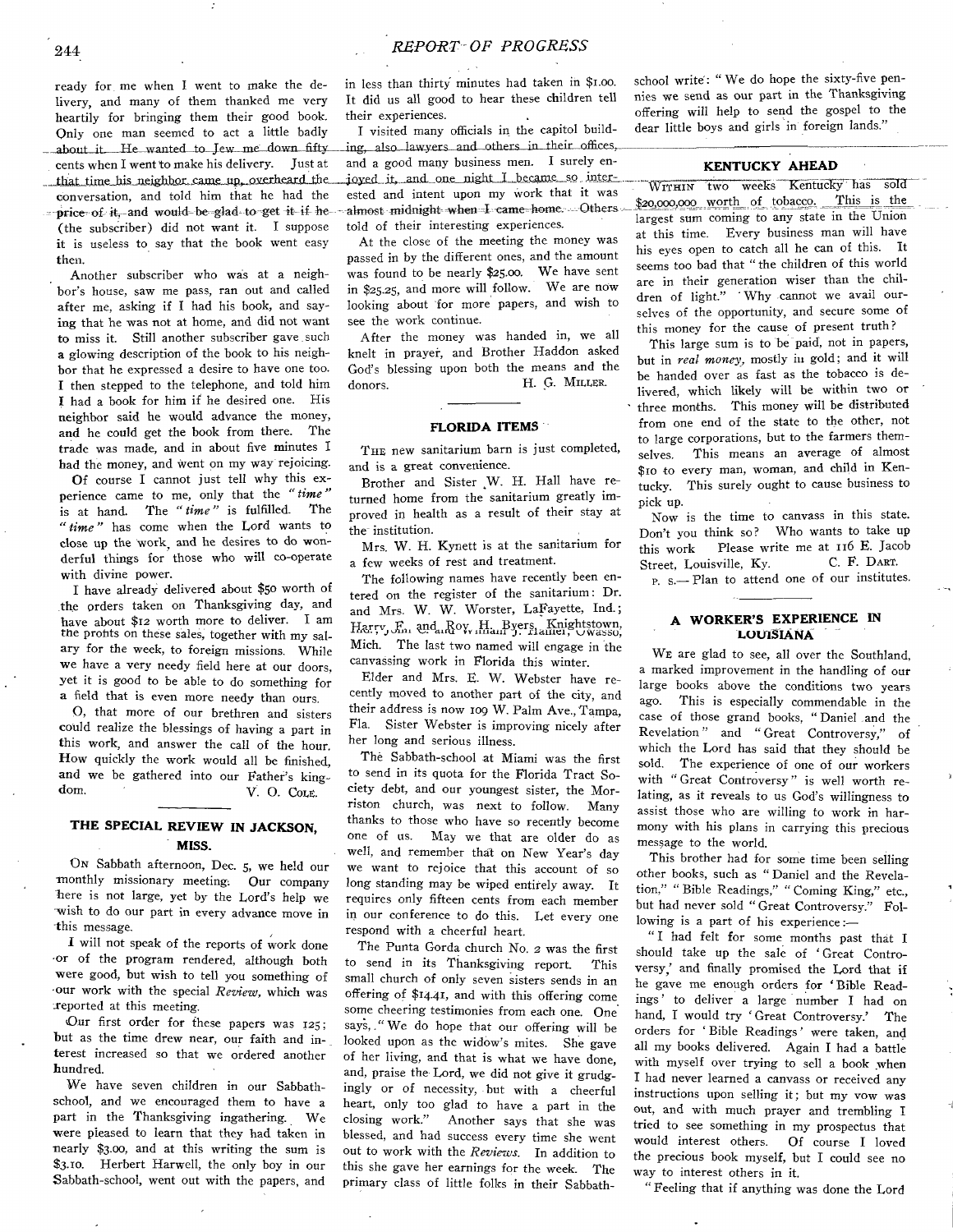must do it, I started out, depending on him who alone can give success. From the start I felt his presence and help, seeing how the Spirit was moving on hearts as the book was shown. It seemed that all were interested in it, and those who felt able gave their orders. As a result of six days' work in that vicinity, the Lord gave me \$200 in orders; two weeks later I returned to make delivery, taking in \$150 in three days. Some orders were postponed, some lost.

 $\sim$   $\sim$  $\sim$ 

> " I made a visit some days later to a Baptist minister who had purchased a book, and has made up his mind to keep the Sabbath. Another minister told me it was the grandest book he ever read excepting the Bible."

> Are there not many others who are willing to be "laborers together with God?" The Testimonies tell us: "No one will ever enter heaven who is not a laborer together with God." "It is to make men agents for God that divine truth is brought home to their understanding." " Let every one professing the name of Christ act a part in sending forth the message."

> Who wants a part in the closing work in Louisiana? Let them write me, and plan to attend our canvassers' institute, Jan. 18-28.

I. T. REYNOLDS, Field Agent. *Pin eville, La.*

#### **MONTGOMERY, ALA.**

WE are always glad to see the good reports from the field, and to know that the Lord's servants have a mind to work.

We left Selma for Pensacola the last of September, but spent some time along the way to strengthen the good work. About fourteen dear souls have taken their stand for the truth in Pensacola as a result of our tent effort there from Oct. I to Dec. I. We believe the way is open to raise up a good church there. Bro. J. H. Lawrence reports a good interest since I left, and that one gentleman (a grocer ) with his wife and two children, will sign the covenant, and donate \$25 toward the Thanksgiving ingathering.

I am now spending a few days with the Montgomery church during the week of prayer. I was very glad to hear all testify last evening, and promise to be faithful not only in tithes and offerings, but in all things required of the Lord.

I go on from here to Selma to spend part of the week of prayer with the little company there; then to Birmingham to meet the brethren and sisters in annual conference, which I hope will be not only a successful business meeting, but a spiritual feast for all.

T. B. BUCKNER.

#### **DEDICATION AT NATCHEZ, MISS.**

ON November 21, we praised the Lord with thankful hearts, realizing the great blessings and gracious gifts that have come to us from time to time. For on that day our new church building, recently erected here as a memorial to the Lord, was dedicated by appropriate services. An interesting program was rendered. The address was given by Elder

## **CANVASSING REPORT** For Week Ending Dec. 5, 1908

**Southern Union Conference** 

| $19777777 -$            | Book Hours Value Deliv'd |         |       |        |       |
|-------------------------|--------------------------|---------|-------|--------|-------|
| ALABAMA CONFERENCE      |                          |         |       |        |       |
| Mrs M J Shaffer-- 11    |                          | \$11 30 |       |        |       |
| W H Waite  CK BS NTP 6  |                          |         | 6 70  |        | 95    |
| H A LyndcKBS 3I         |                          |         | 13 00 |        | 50    |
| KENTUCKY CONFERENCE     |                          |         |       |        |       |
| Mrs A ReynoldsBFL       | 22                       |         | 740   |        | -85   |
|                         |                          |         |       |        | 6 оо  |
| $M$ J Weber $BFL$ GP 38 |                          |         | 50 20 |        | 5 00  |
| Chas Romines  D&R       | 24                       |         |       | 103 50 |       |
| R A Crider D&R          | 46                       |         | 3 00  |        | 44 25 |
| LOUISIANA CONFERENCE    |                          |         |       |        |       |
| C L Collison D&R BR     | 80                       |         | II 70 |        | 61 20 |
| J T Miller 2wD&R        | 73                       | 8650    |       |        |       |
| A B CheekBRD&R          | 37                       |         | 22 35 |        | 3 25  |
| I T Reynoldscc          | 40                       |         | 68 25 | 131 10 |       |
|                         | 33                       | 95 50   |       |        | 3 00  |
|                         |                          |         |       |        |       |

Thomas Murphy, and the dedicatory prayer by Brother Weathington of Newellton, La. Several visitors were present, and the exercises were enjoyed by all.

In the afternoon the Lord's supper was celebrated.

In the day's exercises the Lord came very near, and we each experienced his presence and blessing. The little company here desire an interest in the prayers of God's people, that they may be bound together by the cords of love, and may stand fast in the liberty wherewith Christ has made them free.

N. A. ANDERSON.

#### BUILD VID BY INVESTS, HERR

THE time for our canvassers' institute at Amory, Miss., is drawing very near. I hope many are planning to come. It will afford you an excellent opportunity to get a preparation for the Lord's work. The Lord needs you, and you need the experience. Souls are perishing for the truth, and some are perishing because they don't give the truth to others. Brother Dart, state agent of Kentucky, has promised to assist me in the institute. We will board free, and pay the car fare one way, of those who are in the work or will go into the work. Some have not yet paid their pledges, but we trust they will before Jan. 1, 1909. We will need every cent.

Remember the time of the institute - Jan.  $8 - 18$  — and the place, Amory, Miss.

H. G. MILLER,

*Jackson, M iss., 617 S. Congress St.*

#### **GREER, S. C.**

I ATTENDED the Baptist Holiness Convention held at Greer, S. C., Nov.  $26 - 29$ , inclusive. I find that among these people "Daniel and the Revelation" is being used; I also see the effect of efforts that the canvassers are making. I put out among them sixty-five copies of the Thanksgiving *Review and Herald*.

I can see a bright future in this field for the colored work; the truth is being opened to our people as it has never been before. I also ask your prayers in my behalf.

S. W. McLAUGHLIN.

| MISSISSIPPI CONFERENCE     |                |        |       |        |       |
|----------------------------|----------------|--------|-------|--------|-------|
| H G Miller D&R             | 19             |        | 8 00  |        | 250   |
|                            | 44             |        | 30 00 |        | II 00 |
| Mary E MondayBFL           | 22             |        | 770   |        | 25 75 |
| Ella Johnson CK BFL        | -9             |        | 2 00  |        | 935   |
| A A JohnsonCK BFL          | 36             |        | I 00  |        | 8 35  |
| W H HaddonBFL              | 34             |        | 2 70  |        | 27 40 |
| $\ldots$ MISC              | 44             |        | 28 00 |        |       |
| TENNESSEE RIVER CONFERENCE |                |        |       |        |       |
| J T EatonBFL<br>T J FryBFL | 27             |        | 12 25 |        | 1850  |
|                            | 13             |        | 3 90  |        |       |
| Amanda Gahr  D&R           | 3              |        | I 00  |        | 3 00  |
| R H Hazelton D&R           | 15.            | 16 00  |       |        |       |
| J S Mooresofr              | 50             | 12 75  |       |        | 15 10 |
| Mamie Moore  D&R           | 32             | 46 55  |       |        | 4 0 0 |
| C H McColrey D&R           | 48             |        | 700   | 46 75  |       |
| Mrs Alice PattonD&R        | I              |        | 370   |        | 4 00  |
| Albert Fry  MofN NTP       | $2\frac{1}{2}$ |        | 2 25  |        | -25   |
| H L MorphewNTP             | $2\frac{1}{2}$ |        | I 25  |        |       |
| RECAPITULATION             |                |        |       |        |       |
| Alabama Conference         | 48             | 31 00  |       |        | 145   |
| Kentucky Conference        | 146            | 60 60  |       | 159 60 |       |
| Louisiana Conference       | 263            | 284 30 |       | 19855  |       |
| Mississippi Conference 208 |                | 79 40  |       | 84 35  |       |
| Tennessee River Conf 194   |                | 106 65 |       | 91 60  |       |
| Totals   859 561 95 535 55 |                |        |       |        |       |

#### **Southeastern Union Conference**

| CUMBERLAND CONFERENCE                              |                  |                      |        |      |
|----------------------------------------------------|------------------|----------------------|--------|------|
| A ClarkeBFL<br>E.                                  | 10               | 5 20                 |        | 1 20 |
| W Kirkham BFL                                      | 10               | 9 70                 | 22 20  |      |
|                                                    | 30               | 14 15                |        | 45   |
| W<br>L<br>SladeBFL                                 | 45               | 14 50                |        |      |
| O Cole<br>v<br>$\ldots \ldots \ldots \text{D&R}$   | 2                | 13 90                |        |      |
| Ada<br>Woolsey BEL                                 | 32               | 23<br>50             |        |      |
| Caldwell. BFL<br>A<br>L                            | 28               | 8 8 <sub>o</sub>     |        |      |
| $\mathbb{R}$<br>Haines BR<br>L                     | 30               | 32 00                | 375    |      |
| Geo<br>M Powell                                    |                  |                      | 28 00  |      |
|                                                    | 95               | 55 00                |        |      |
| FLORIDA CONFERENCE                                 |                  |                      |        |      |
| Mrs Janette McColoughD&R                           | 6                | 16 oo                |        |      |
| S Starke BFL<br>M N OsteenBFL                      | 7<br>ī2          | 38 z5                | IS 00  |      |
|                                                    | 18               | 12 50                |        |      |
| Mary Manns BFL                                     | 27               | 28 00                | 4 00   |      |
| Wm K Achenbachck                                   |                  |                      |        |      |
| <b>GEORGIA CONFERENCE</b>                          |                  |                      | 131    | 50   |
| T<br>D.                                            | 40               |                      | II     | 50   |
| Georgia Cruise L&H                                 | 40               |                      |        |      |
| Albert Benson D&R BS                               | 45               | 42 25                | 2,50   |      |
| G T Carter D&R                                     | 2                |                      |        |      |
|                                                    | 13               | I 50                 |        |      |
| Martin Grim D&R                                    | 22               | 12 00                | 200    |      |
| J<br>J                                             | 24               | 50 25                | 7 70   |      |
| KimmellBFLGC<br>T<br>A                             | 37               | 15 40                | 12 50  |      |
| Mary Sharp L&H                                     | 17               |                      | 14 60  |      |
| Mrs A L Manous. . D&R BS                           | 4                |                      | 475    |      |
| Thos Henderson PAPERS                              | 50               |                      | 32 20  |      |
|                                                    |                  |                      |        |      |
| $W$ D Hughes $CK$                                  | 4                | 3 00                 |        |      |
| NORTH CAROLINA                                     |                  | CONFERENCE           |        |      |
|                                                    | $\overline{a}$   | 250                  | 250    |      |
| W E Lanier  D&R BS                                 | 41               | 24 50                |        | 3 50 |
| $J$ P Allran $CK$                                  | 34               | 17 09                | 50 09  |      |
| R L UnderwoodD&R                                   | 40               | 29 10                |        | 2 10 |
| $L$ Branch $CK$<br>м                               | 29               | 12 65                |        | 965  |
| $\text{Neill Q Smith} \dots \dots \dots \text{CK}$ | 43.              | 300                  | 139 00 |      |
| G<br>L.                                            |                  | <b>CONFERENCE</b>    |        |      |
| SOUTH CAROLINA                                     | IΟ               | 13 00                |        |      |
| $\mathbf C$<br>SuttonBFL<br>E                      | 20               | 2 50                 | 12 00  |      |
| J<br>В                                             |                  |                      | Í.     | 55   |
| G                                                  | 31               | 21 50<br>58 00       | II 00  |      |
| Joseph Revans GC                                   | 33               |                      |        |      |
| A A JohnsonD&R                                     | 16               |                      |        | 3 50 |
| S H Swingle sofp sofp                              | 16               | 13 50                |        | 4 26 |
| Mrs E A Wingsofp sofp                              | 35               | 20 60                | 23 20  |      |
| Rose Lull  D&R                                     | 37               | 15 20                |        |      |
| A Evans MISC<br>F                                  | Ί6               | 550                  |        |      |
| Mrs Lelia RayBFL                                   | $\boldsymbol{2}$ | 2 00                 |        |      |
| $Mrs$ A C Tinsley $colL}$                          | 6                | 3 75                 |        | 2 50 |
| RECAPITULATION                                     |                  |                      |        |      |
| Cumberland Conference                              | 282              | 176 75               | 55     | 60   |
| Florida Conference                                 | 70               | 114 45               | 32     | 50   |
| Georgia Conference 298                             |                  | 124 40               | 219 25 |      |
| North Carolina Conf                                | 189              | 87 84                | 20684  |      |
| South Carolina Conf 231                            |                  | 155<br>-55           | 58     | ΟI   |
| Totals<br>$\ddot{\phantom{a}}$                     |                  | $\ldots$ 1070 658 99 | 572 20 |      |